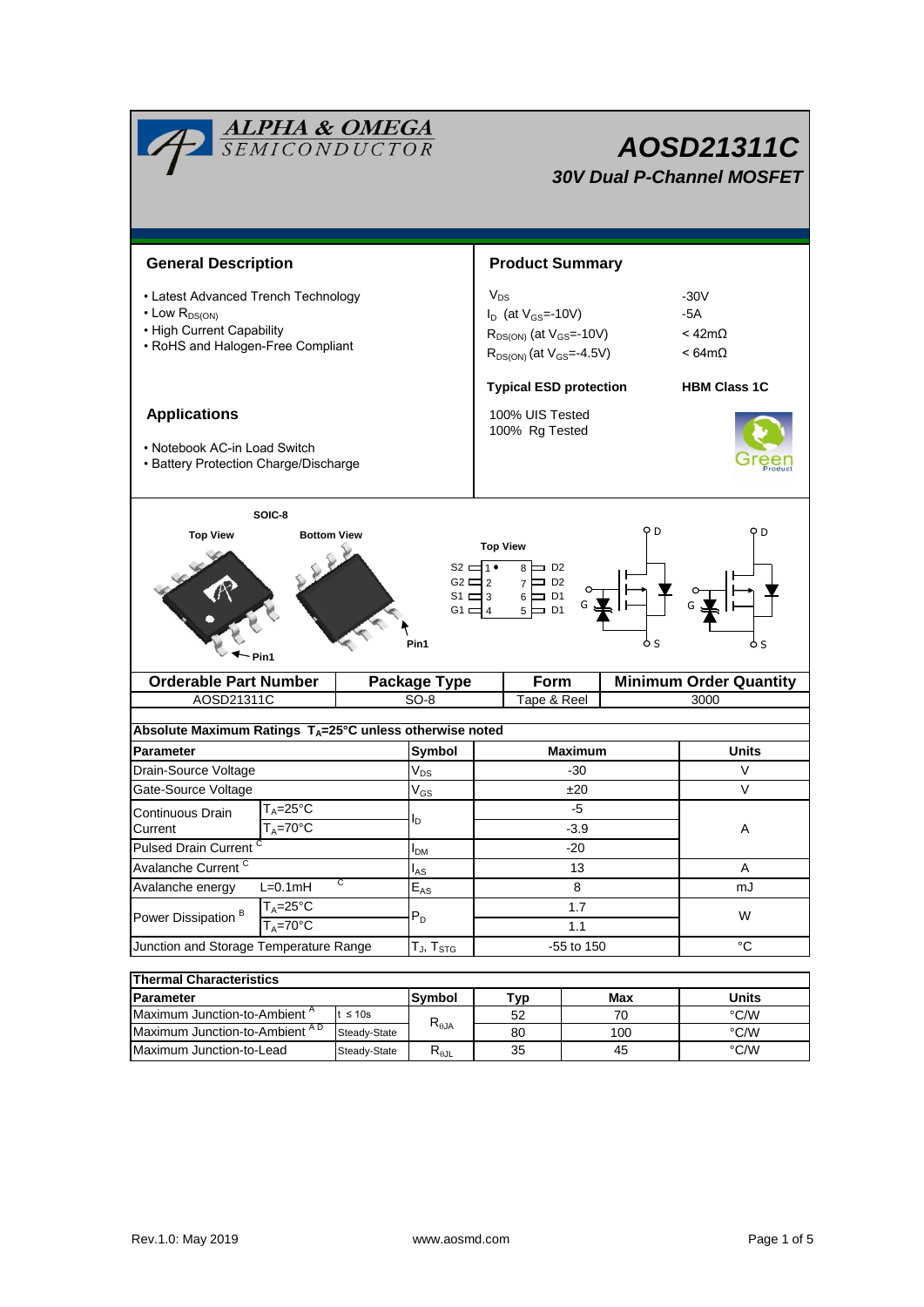

#### **Electrical Characteristics (TJ=25°C unless otherwise noted)**

| <b>Symbol</b>               | Parameter                             | <b>Conditions</b>                                            |                | <b>Typ</b> | Max    | <b>Units</b> |
|-----------------------------|---------------------------------------|--------------------------------------------------------------|----------------|------------|--------|--------------|
| <b>STATIC PARAMETERS</b>    |                                       |                                                              |                |            |        |              |
| $BV_{DSS}$                  | Drain-Source Breakdown Voltage        | $I_{D} = -250 \mu A$ , $V_{GS} = 0V$                         | $-30$          |            |        | $\vee$       |
| $I_{DSS}$                   | Zero Gate Voltage Drain Current       | $V_{DS} = -30V$ , $V_{GS} = 0V$                              |                |            | $-1$   | μA           |
|                             |                                       | $T_{J} = 55^{\circ}C$                                        |                |            | -5     |              |
| $I_{GSS}$                   | Gate-Body leakage current             | $V_{DS} = 0V$ , $V_{GS} = \pm 20V$                           |                |            | ±10    | μA           |
| $V_{GS(th)}$                | Gate Threshold Voltage                | V <sub>DS</sub> =V <sub>GS.</sub> I <sub>D</sub> =-250µA     | $-1.2$         | $-1.7$     | $-2.2$ | V            |
| $R_{DS(ON)}$                | Static Drain-Source On-Resistance     | $V_{GS} = -10V, I_D = -5A$                                   |                | 35         | 42     | $m\Omega$    |
|                             |                                       |                                                              | $T_J = 125$ °C | 50         | 60     |              |
|                             |                                       | $V_{GS}$ =-4.5V, $I_{D}$ =-4.1A                              |                | 51         | 64     | $m\Omega$    |
| $g_{FS}$                    | <b>Forward Transconductance</b>       | $V_{DS} = -5V$ , $I_{D} = -5A$                               |                | 14         |        | S            |
| $V_{SD}$                    | Diode Forward Voltage                 | $I_S = -1A$ , $V_{GS} = 0V$                                  |                | $-0.8$     | -1     | V            |
| $I_{\rm S}$                 | Maximum Body-Diode Continuous Current |                                                              |                |            | $-2$   | A            |
| <b>DYNAMIC PARAMETERS</b>   |                                       |                                                              |                |            |        |              |
| $\mathbf{C}_{\text{iss}}$   | Input Capacitance                     |                                                              |                | 720        |        | рF           |
| $C_{\rm oss}$               | <b>Output Capacitance</b>             | $V_{GS}$ =0V, $V_{DS}$ =-15V, f=1MHz                         |                | 80         |        | рF           |
| $\mathbf{C}_{\text{rss}}$   | Reverse Transfer Capacitance          |                                                              |                | 70         |        | рF           |
| $R_{g}$                     | Gate resistance                       | $f = 1$ MHz                                                  |                | 15         | 25     | Ω            |
| <b>SWITCHING PARAMETERS</b> |                                       |                                                              |                |            |        |              |
| $Q_g(10V)$                  | <b>Total Gate Charge</b>              |                                                              |                | 12.5       | 23     | nC           |
| $Q_g(4.5V)$                 | <b>Total Gate Charge</b>              | $V_{GS}$ =-10V, $V_{DS}$ =-15V, $I_{D}$ =-5A                 |                | 6          | 12     | nC           |
| $\mathsf{Q}_{\text{gs}}$    | Gate Source Charge                    |                                                              |                | 1.6        |        | nC           |
| $\mathsf{Q}_{\text{gd}}$    | Gate Drain Charge                     |                                                              |                | 3          |        | пC           |
| $t_{D(on)}$                 | Turn-On DelayTime                     |                                                              |                | 8.5        |        | ns           |
| $t_r$                       | Turn-On Rise Time                     | $V_{GS}$ =-10V, $V_{DS}$ =-15V, R <sub>1</sub> =3 $\Omega$ , |                | 5          |        | ns           |
| $t_{D(off)}$                | Turn-Off DelayTime                    | $R_{\text{GEN}} = 3\Omega$                                   |                | 39         |        | ns           |
| $\mathsf{t}_{\mathsf{f}}$   | Turn-Off Fall Time                    |                                                              |                | 14.5       |        | ns           |
| $\mathfrak{t}_{\text{rr}}$  | Body Diode Reverse Recovery Time      | $I_F = -5A$ , di/dt=500A/ $\mu$ s                            |                | 10         |        | ns           |
| $Q_{rr}$                    | Body Diode Reverse Recovery Charge    | $I_F = -5A$ , di/dt=500A/us                                  |                | 13         |        | nC           |

A. The value of  $R_{\theta JA}$  is measured with the device mounted on 1in<sup>2</sup> FR-4 board with 2oz. Copper, in a still air environment with T<sub>A</sub> =25° C. The value in any given application depends on the user's specific board design.

B. The power dissipation  ${\sf P}_{\sf D}$  is based on  ${\sf T}_{\sf J(MAX)}$ =150 $^\circ\,$  C, using  $\leqslant$  10s junction-to-ambient thermal resistance.

C. Repetitive rating, pulse width limited by junction temperature T $_{\rm J(MAX)}$ =150°C. Ratings are based on low frequency and duty cycles to keep

initialT $j=25^\circ$  C.

D. The R<sub>eJA</sub> is the sum of the thermal impedance from junction to lead R<sub>eJL</sub> and lead to ambient.<br>E. The static characteristics in Figures 1 to 6 are obtained using <300µs pulses, duty cycle 0.5% max.<br>F. These curves are

APPLICATIONS OR USE AS CRITICAL COMPONENTS IN LIFE SUPPORT DEVICES OR SYSTEMS ARE NOT AUTHORIZED. AOS DOES NOT ASSUME ANY LIABILITY ARISING OUT OF SUCH APPLICATIONS OR USES OF ITS PRODUCTS. AOS RESERVES THE RIGHT TO IMPROVE PRODUCT DESIGN,FUNCTIONS AND RELIABILITY WITHOUT NOTICE.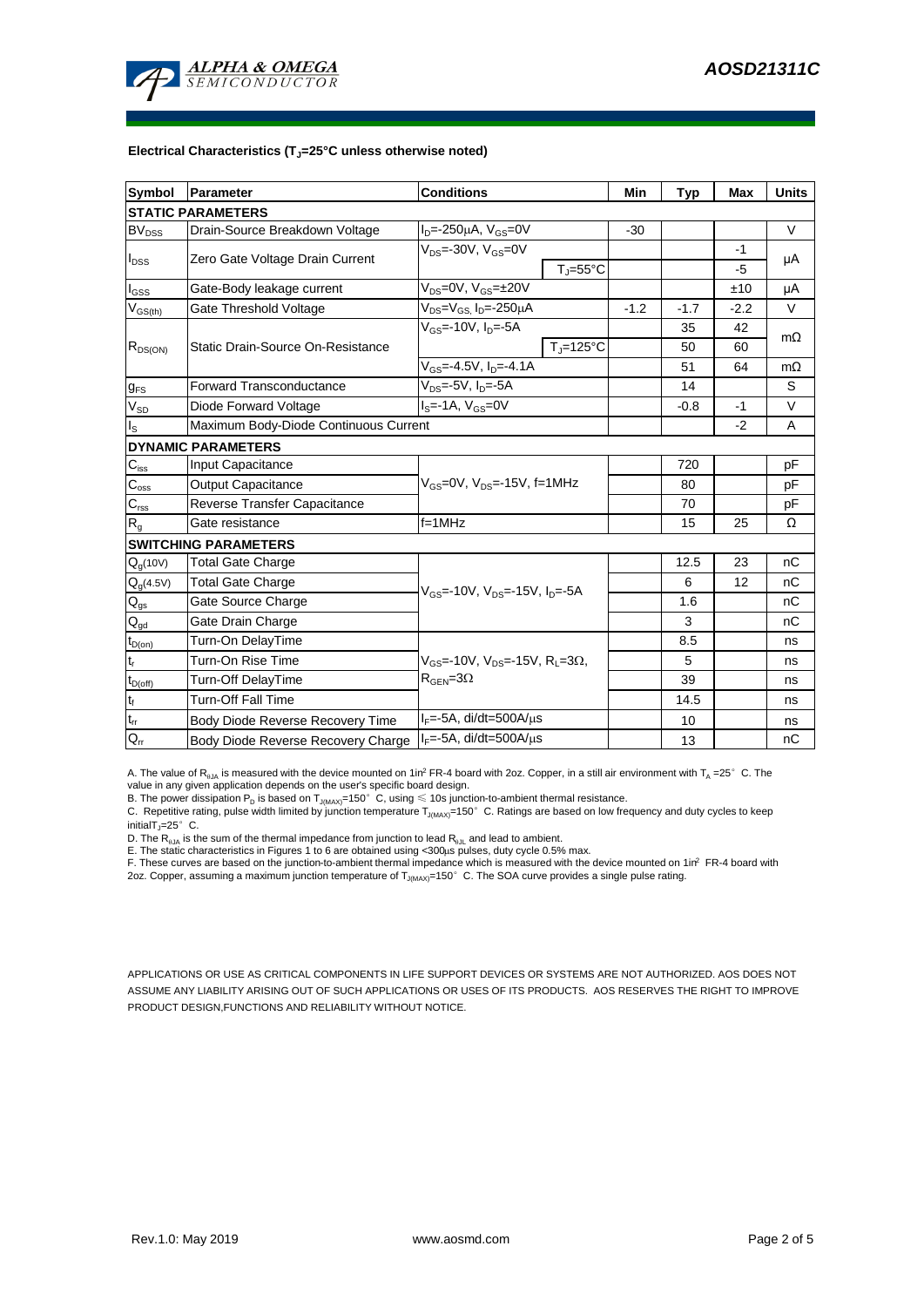

## **TYPICAL ELECTRICAL AND THERMAL CHARACTERISTICS**

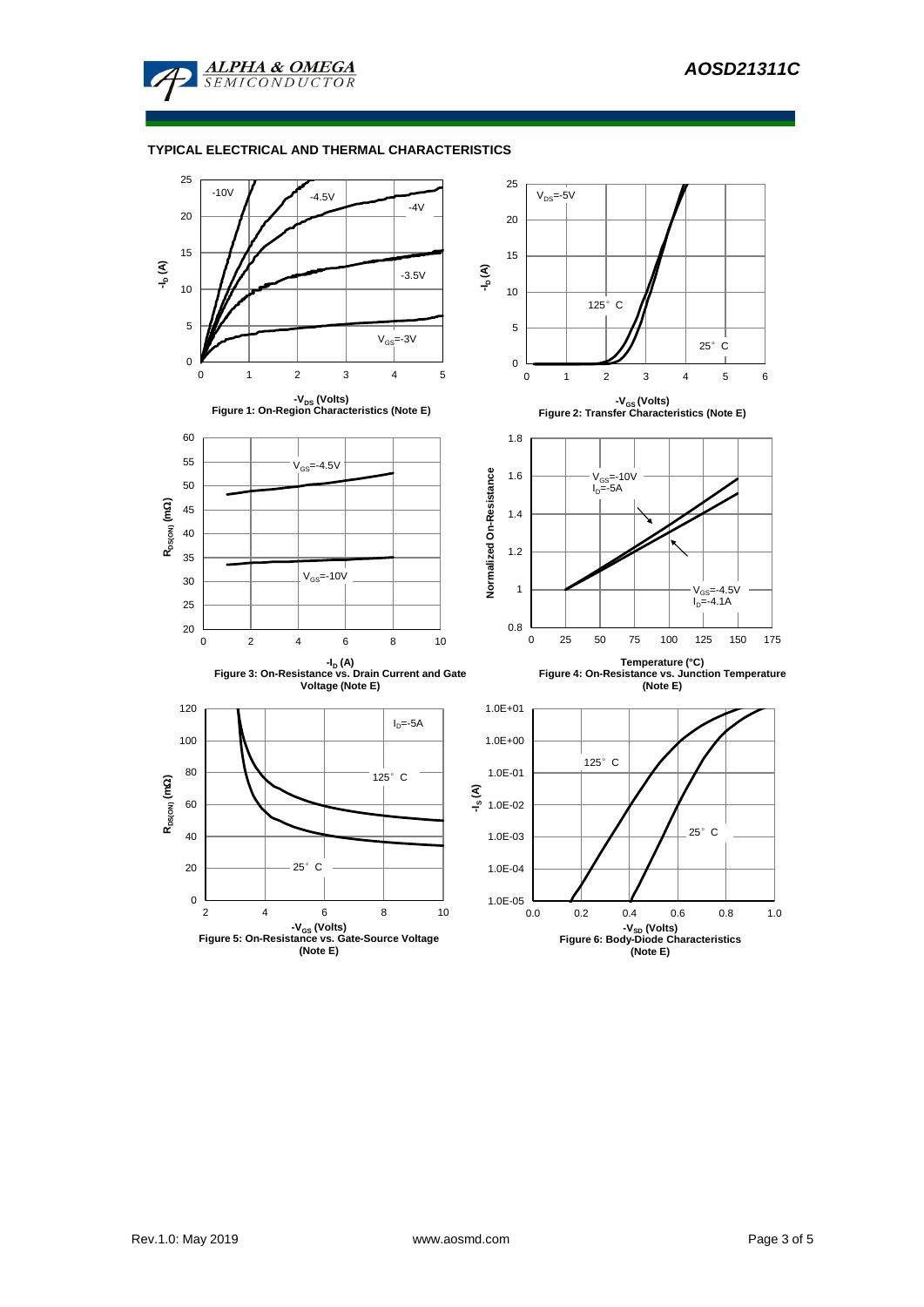

#### **TYPICAL ELECTRICAL AND THERMAL CHARACTERISTICS**